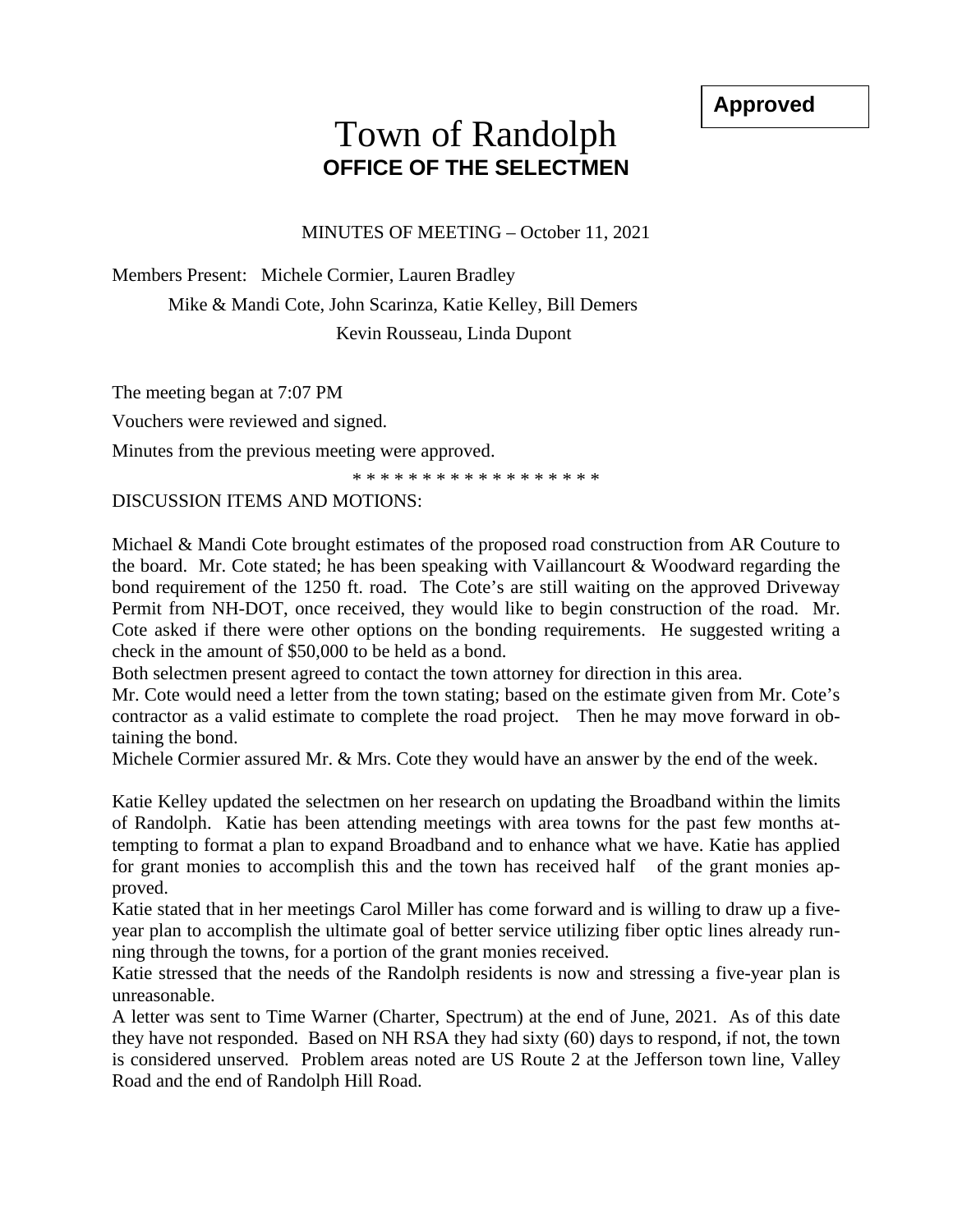John Scarinza stated that when cable, internet and phone service came to town, it was all or nothing and the Select board at that time should have followed up on the accessibility to residents. Katie Kelley replied they are not providing equal service to all. Children on i-pads, phones, laptops and others sources are drawing from the same source and is inadequate for todays needs. Senator Hassen, Senator Sheehan and Representative Kuster have been very supportive of the need to improve broadband.

Katie reviewed an independent plan of:

- a. Develop and RFP for other providers; two or three interested companies
- b. Bring in options for the residents.
- c. Encourage having a competitive marketplace.
- d. V-SAT Satellite snow does cause issues.
- e. Combination of fiber and wireless.

Lauren Bradley suggested to create an RFP and a list of available vendors. Michele Cormier agreed to develop an outline and bring to the board for review and approval.

The board reviewed and signed the 2022 contract to have Avitar Associates begin the citical assessing review of the town.

Bill Demers asked the board regarding the length of time that trailers are to be stored on residential property in town. A trailer has been sitting on a property located on Raycrest Drive for some time. John Scarinza noted that under the Land Use Ordinance, these need to be permitted by the selectmen's office, if in place for any length of time. It was also noted that there is a trailer set up on Valley Road on Matthew Benjamin's property and one on Dennis Tupick's property in the corral. John Scarinza will look up the ordinance and a letter needs to be sent to the property owner.

Doug Grant has expressed his wishes to step down as being Randolph representative to the North Country Council. The Planning Board needs to accept Doug's resignation when received and appoint a new representative or someone to represent Randolph until a permanent replacement can be found. Michele Cormier has volunteered to attend the monthly meetings until this someone can be found.

Martin Johnson sent in a Building Permit to build a barn and studio behind his property. The board having questions regarding if this new structure would be tied into the existing septic and to acquire a letter from NH DES.

Christine and Catherine Mermier went before the Board of Adjustment for approval to place a shed within the set back requirements. The BOA approved her request and the Building Permit was approved by the Selectmen.

Ken Lee sent a letter to the town in response to the minutes of the last Selectmen's meeting noting the discussion regarding Pasture Path and solving the issues washing the road out on the southernly side of the road. Ken was concerned the solution would be encroaching on his property and his desire to maintain his property lines. John Scarinza suggested to build up the sides of the road to be above the grass line, so the water may flow and disperse through the grass causing little to no damage to resident's property. Kevin Rousseau stated he would need to build up